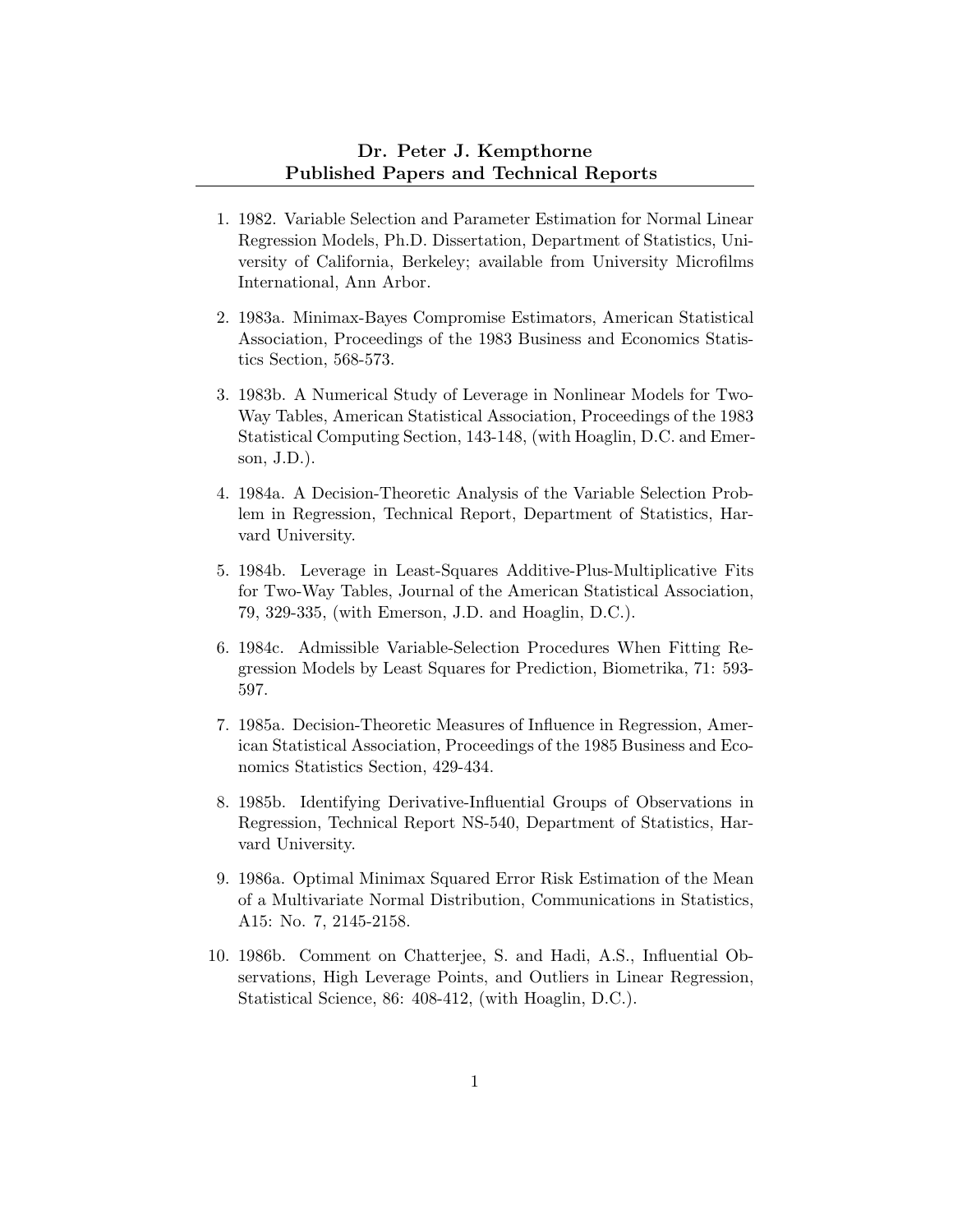- 11. 1986c. Decision-Theoretic Measures of Influence in Regression, Journal of the Royal Statistical Society, Series B, 48: No. 3. (adapted from paper 7).
- 12. 1987a. Numerical Specification of Discrete Least Favorable Prior Distributions, SIAM Journal on Scientific and Statistical Computing, 8: No. 2, 171-184.
- 13. 1987b. Modeling the Price Dynamics of a Risky Asset with Geometric Brownian Motion Driven by Jump Mean and Variance Processes, American Statistical Association, Proceedings of the 1986 Business and Economics Statistics Section, 529-532.
- 14. 1987c. Inference for Jump Diffusion Stock Prices, American Statistical Association, Proceedings of the 1986 Business and Economic Statistics Section, 107-111 (with Pickard, D., and Zakaria, A.).
- 15. 1987d. Combining Probabilistic Assessments in Group Decision Making, Technical Report, Sloan School of Management, M.I.T.
- 16. 1987e. Adjusting Experts Probabilistic Forecasts: The Use and Implication of Exchangeability Assumptions in the Calibration Problem, Technical Report, Sloan School of Management, M.I.T. (with Mendel, M.).
- 17. 1987f. Estimating the Mean of a Multivariate Normal Distribution with Loss Equal to Squared Error Plus Complexity Cost, The Annals of Statistics, 15: 1389-1400.
- 18. 1988a. Dominating Inadmissible Procedures Using Compromise Decision Theory, Decision Theory and Related Topics IV, (5.5. Gupta and J.O. Berger, Eds.) 1: 381-396.
- 19. 1988b. Review of Bayesian Statistics for Evaluation Research, by William E. Pollard, Journal of the American Statistical Association, 567-568.
- 20. 1988c. Controlling Risks Under Different Loss Functions: The Compromise Decision Problem, The Annals of Statistics, 16: 1594-1608.
- 21. 1989a. Identifying Rank-Influential Groups of Observations in Linear Regression Modeling, Sloan Working Paper # 3018-89-MS.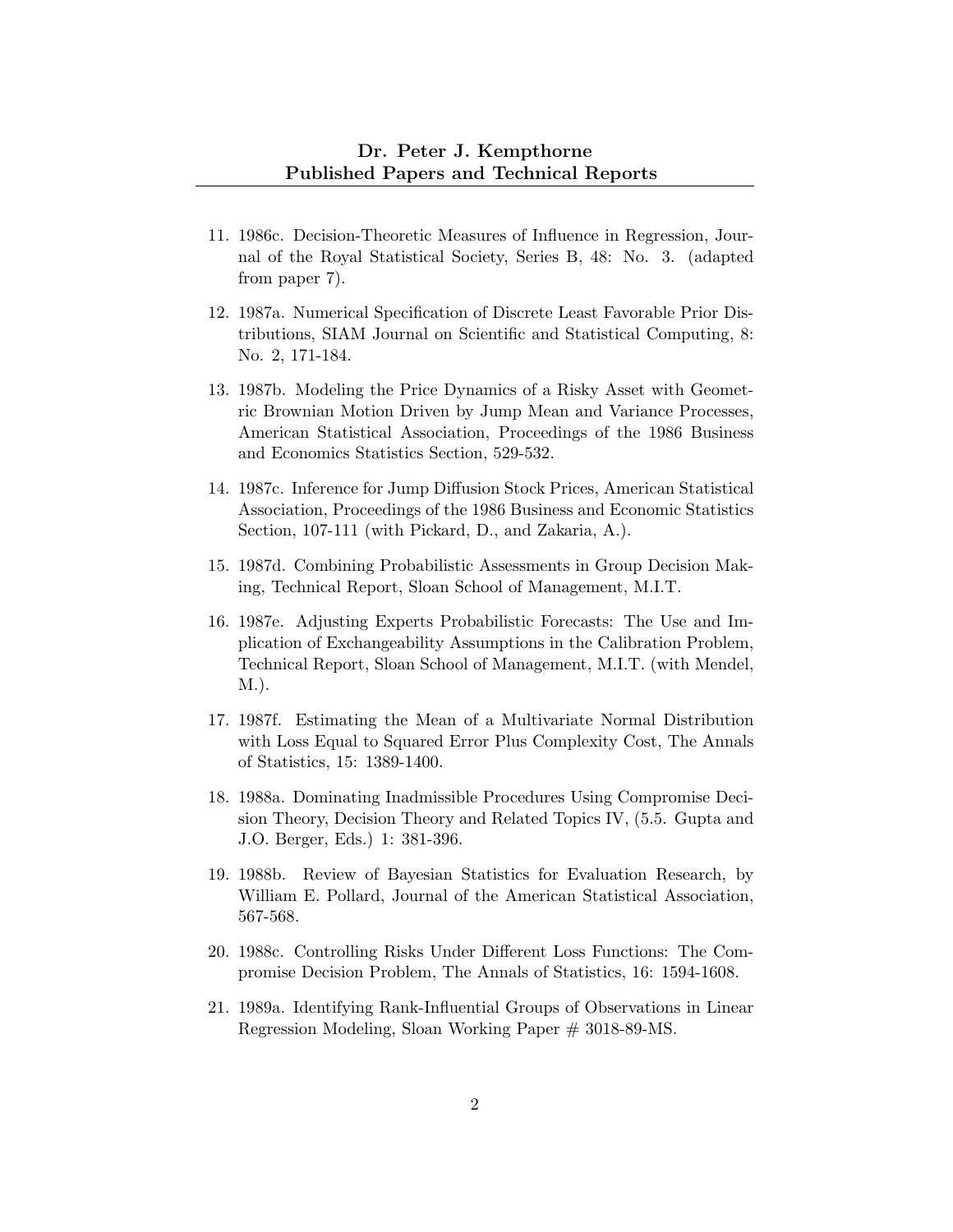- 22. 1989b. Bayesian Parametric Models (with Mendel, M.). Sloan Working Paper  $\#$  3021-89-MS.
- 23. 1990. Comment on: Unmasking Multivariate Outliers and Leverage Points, by P.J. Rousseeuw and B.C. van Zomeren, Journal of the American Statistical Association, (with Mendel, M.), September 1990.
- 24. 1991a. Modeling the Dynamics of Transaction Prices on the NYSE in a Bayesian State-Space Filtering Framework, (with A. Eikeboom), in Computing Science and Statistics, Springer-Verlag, 179-185. Dr. Peter J. Kempthorne: Published Papers and Technical Reports
- 25. 1991b. Positive Dependence of Transaction Order Flows on the CAC Quotation and Transaction System of La Bourse de Paris (with A. Eikeboom), International Financial Services Center Discussion Paper No. 153-91.
- 26. 1991c. Research How to Do It: A Panel Discussion (with N. Mukhopadhyay, P.K. Sen and S. Zacks), Statistical Science, 6: 149-162.
- 27. 1992a. Market Making as a Scalper in Financial Markets with Markovian Price Dynamics (with C. Chazot), Sloan School of Management IFSRC Discussion Paper 200-92.
- 28. 1992b. Multivariate Censored Exponential Regression Models: Theoretical Framework (with Y. Huang), Sloan School of Management IFSRC Discussion Paper 192-92.
- 29. 1992c. Exploratory Statistical Analysis of Currency and Equity Market Volatility (with A. Samarov and R. Welsch) Sloan School of Management IFSRC Discussion Paper 204-92.
- 30. 1993. An Adaptive-Mesh Finite-Element Algorithm for the American Put (with J.S. Thomas), Sloan School of Management Discussion Paper 272-93.
- 31. 1994. Risk Measurement in Global Financial Markets with Asynchronous, Partially Missing Price Data (with M.P. Vyas), Sloan School of Management IFSRC Discussion Paper 281-94.
- 32. 2000. Minimax Estimation of Exponential Family Means over lp Bodies under Quadratic Loss (with MacGibbon, B., Gourdin, E., and Jaumard, B.). Canadian Mathematical Society Conference Proceedings, Volume 26, 2000.